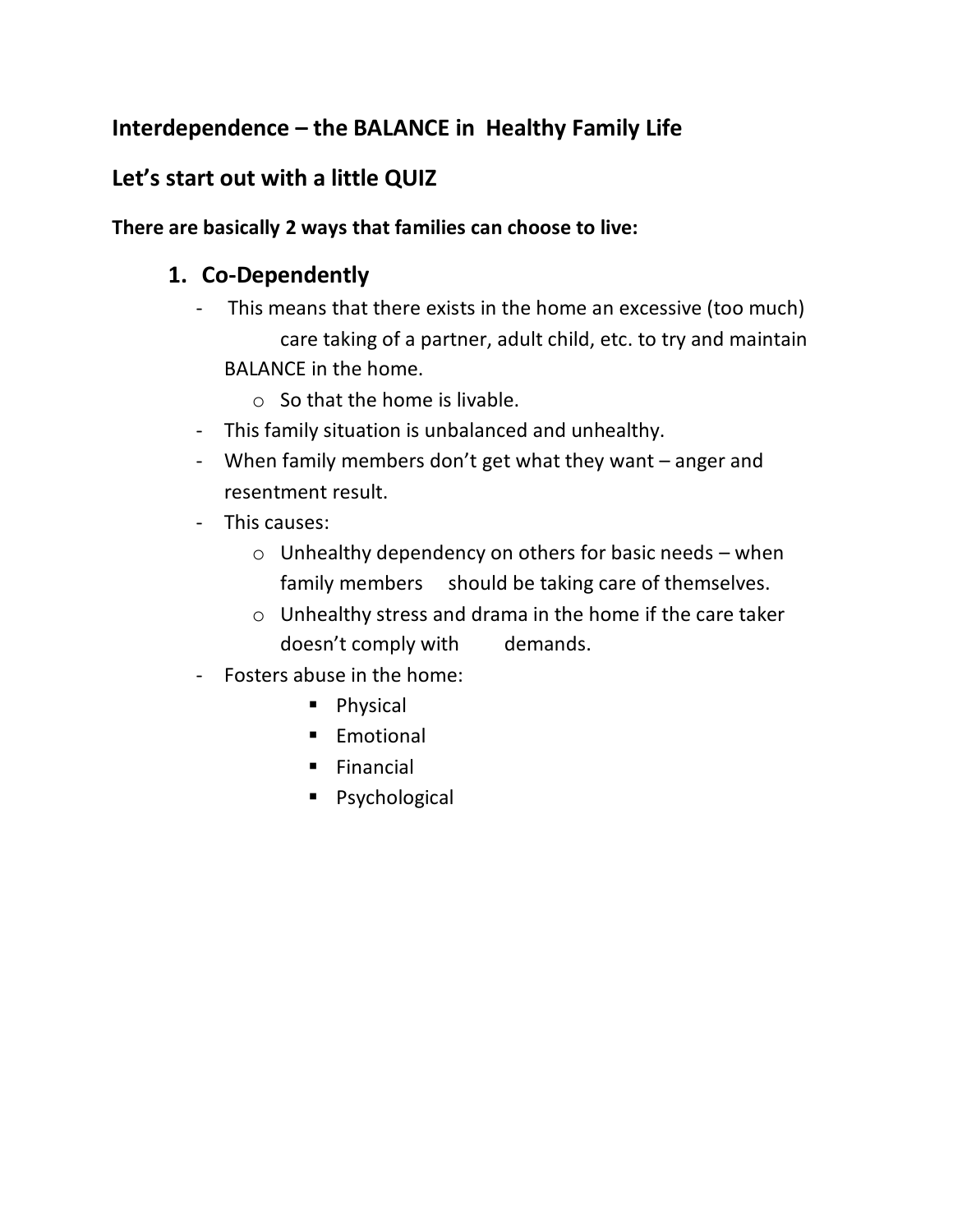## **2. Interdependently**

- This means that there exists a healthy give and take in caring for each other.
- Balance / Harmony in the home occurs through:
	- o Respect of others needs
	- o Honesty in speaking of needs, wants, feelings
	- o Respect of others space (boundaries)
	- o Healthy (assertive) conflict management
	- o Acceptance of "tough love" rules and boundaries
- Fosters healthy and happy living in the home:
	- o Each member of the home becomes stronger (resilience)
	- o Inner strength and contentment
	- o Safety
	- $\circ$  Each member can stand on their own "two feet." They all work together to make the home.

## **What are the characteristics of Co-Dependent families?**

## **Co-Dependent or Enabling People: FEAR**

| 1. | Feel they are responsible for the choices and bad behaviors of others<br>in the family.<br>- "Because of me"<br>- "Because of you"<br>- "It's my fault" | <b>Passive</b> |
|----|---------------------------------------------------------------------------------------------------------------------------------------------------------|----------------|
|    | 2. Have difficulty setting boundaries and rules.                                                                                                        | <b>Passive</b> |
|    | 3. Tend to do more than their fair share of the work.                                                                                                   | <b>Passive</b> |
| 4. | Feel guilty when saying "no" or setting limits.                                                                                                         | <b>Passive</b> |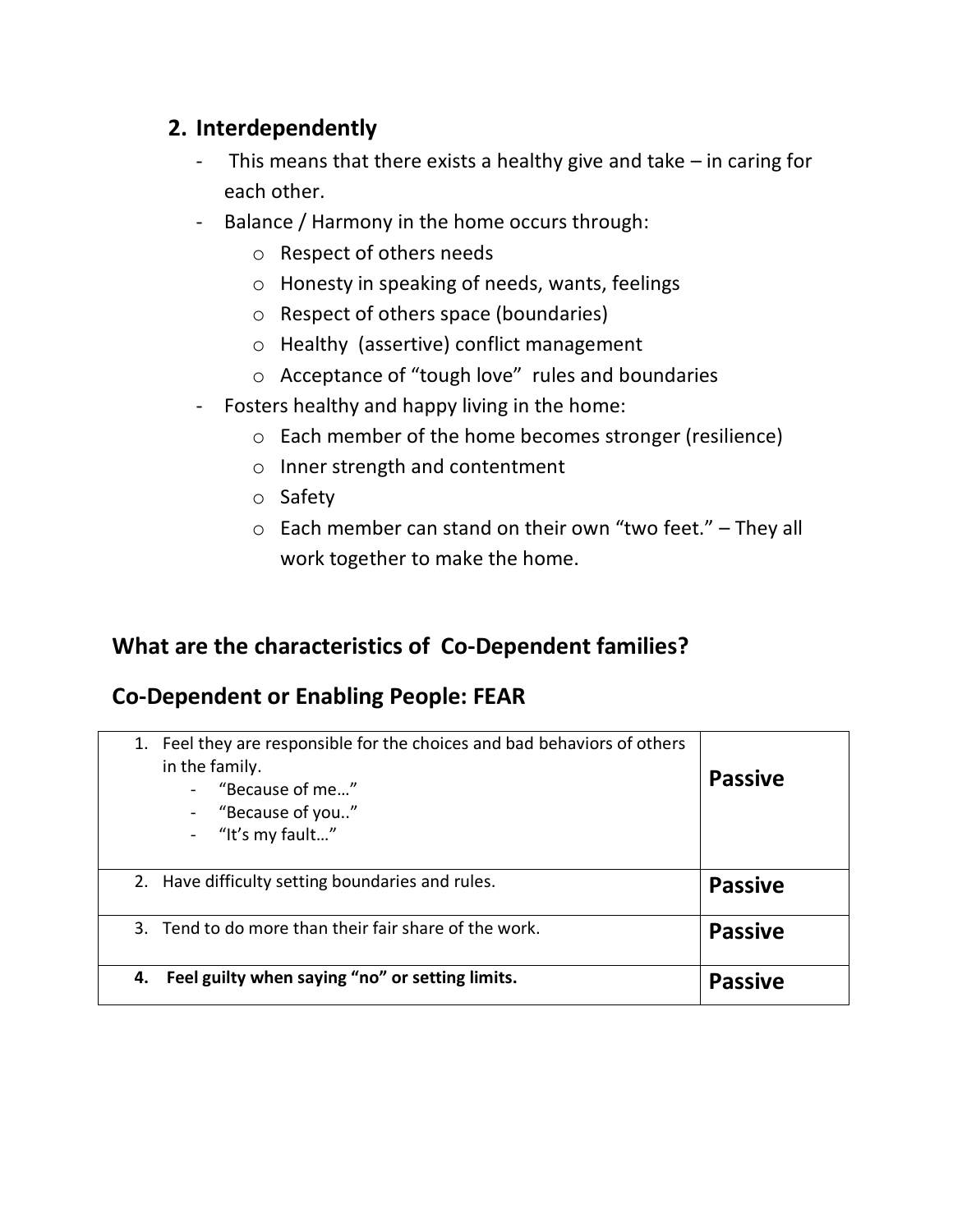| 5. Have a need to control others by knowing where they are going,<br>who they are talking to, etc. | <b>Passive</b><br><b>Aggressive</b> |
|----------------------------------------------------------------------------------------------------|-------------------------------------|
| Feel frustrated and irritable most of the time.<br>6.                                              | <b>Passive</b>                      |
|                                                                                                    | <b>Aggressive</b>                   |
| 7. Feel afraid that if you say "no" and set limits that others will leave.                         | <b>Passive</b>                      |
| 8. Tend to say nothing rather than start a conflict.                                               | <b>Passive</b>                      |
| 9. Think of others before your own needs.                                                          | <b>Passive</b>                      |
| 10. Feel selfish when putting yourself first.                                                      | <b>Passive</b>                      |
| 11. Cover up for the bad choices/decisions of loved ones.                                          | <b>Passive</b>                      |
| 12. Lie to keep loved ones safe from consequences.                                                 | <b>Passive</b>                      |

#### **Symptoms and Problems with Co-Dependency:**

- ➢ **Low Self Esteem** Guilt and Shame
	- o Feeling like you're not a good enough parent
	- o Indulge others in order to feel "OK"

#### ➢ **People Pleasing** – Anxiety

- o Saying "no" and setting boundaries causes anxiety.
- $\circ$  Always going out of your way to please people sacrifice yourself.
- ➢ **Poor Boundaries** always feeling responsible for others
	- o Personal feelings, thoughts, and needs don't count.
	- o Always feels responsibly for others well-being.
- $\triangleright$  **Reactivity** avoids any type of conflict.
- $\triangleright$  **Caretaking** always putting others first.
	- o Other peoples feeling, needs, wants are more important than mine.
- ➢ **Control** to feel safe and secure must be in control of the home.
	- o Little conversation in the home
	- o Little to no sharing of feelings other than explosive anger
	- o Tends to be very "bossy" and tell others what they "should" do.
- ➢ **Dysfunctional Communication** afraid of being truthful for fear of upsetting others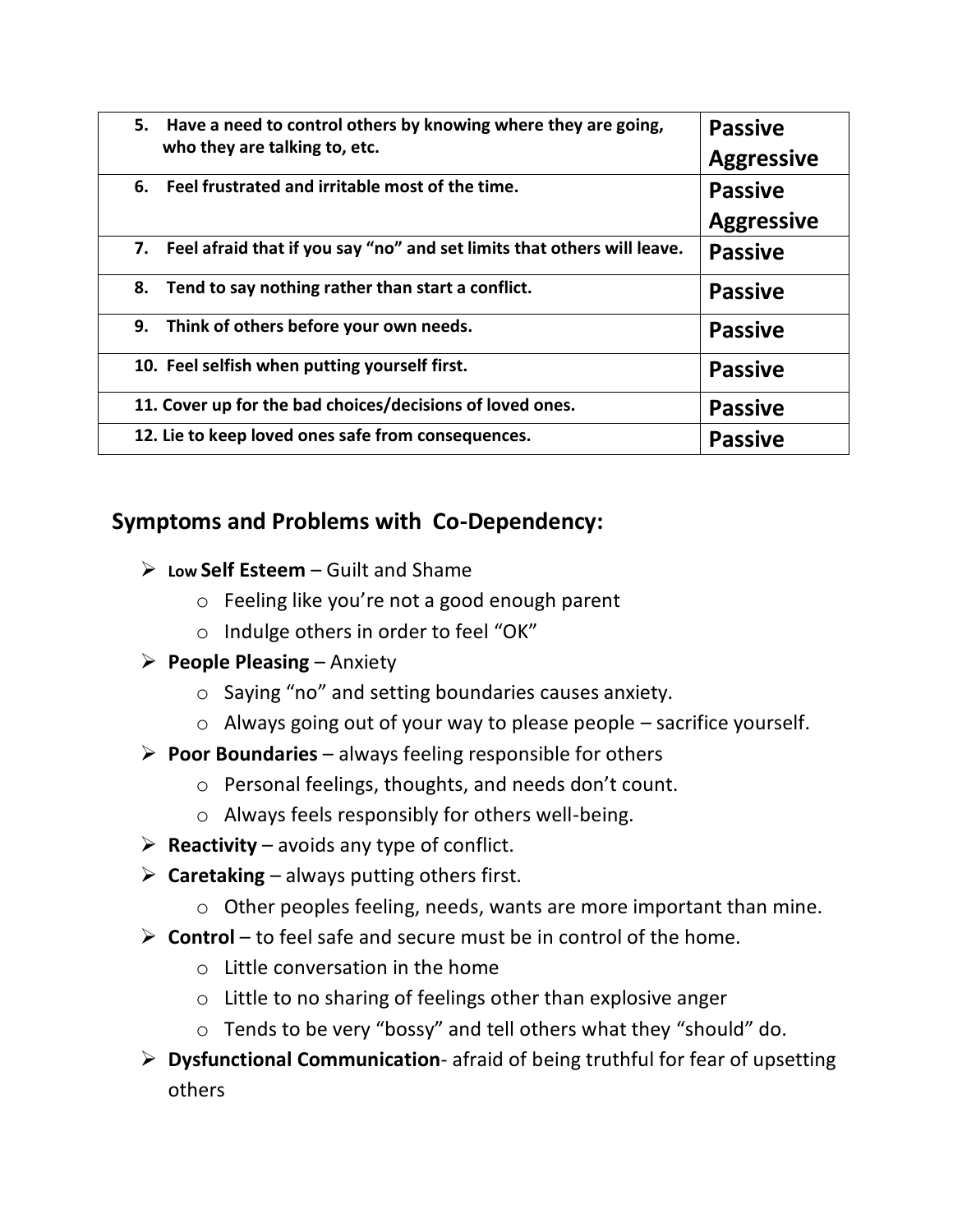- o Always pretending that others behavior is "ok."
- o Fearful of upsetting others.
- ➢ **Obsessions** anxiety and fear over what others think of them
	- o Afraid of making mistakes.
	- o In denial that you don't have a life of your own.
- ➢ **Dependency** needs others to "need" them to feel "OK'
	- o Doesn't want to really know that there are problems in the home.
	- o Just wants to keep the peace.
- ➢ **Insecure** afraid of being judged by others
	- o Feels they must always take care of other needs/wants.

#### **How to Heal:**

- Get help or guidance.
- Work on positive self esteem.
- Learn to recognize depression.
- Learn to become assertive (not aggressive)
- Learn to manage anxiety and worry
- Learn to manage anger, frustration, and excessive worry